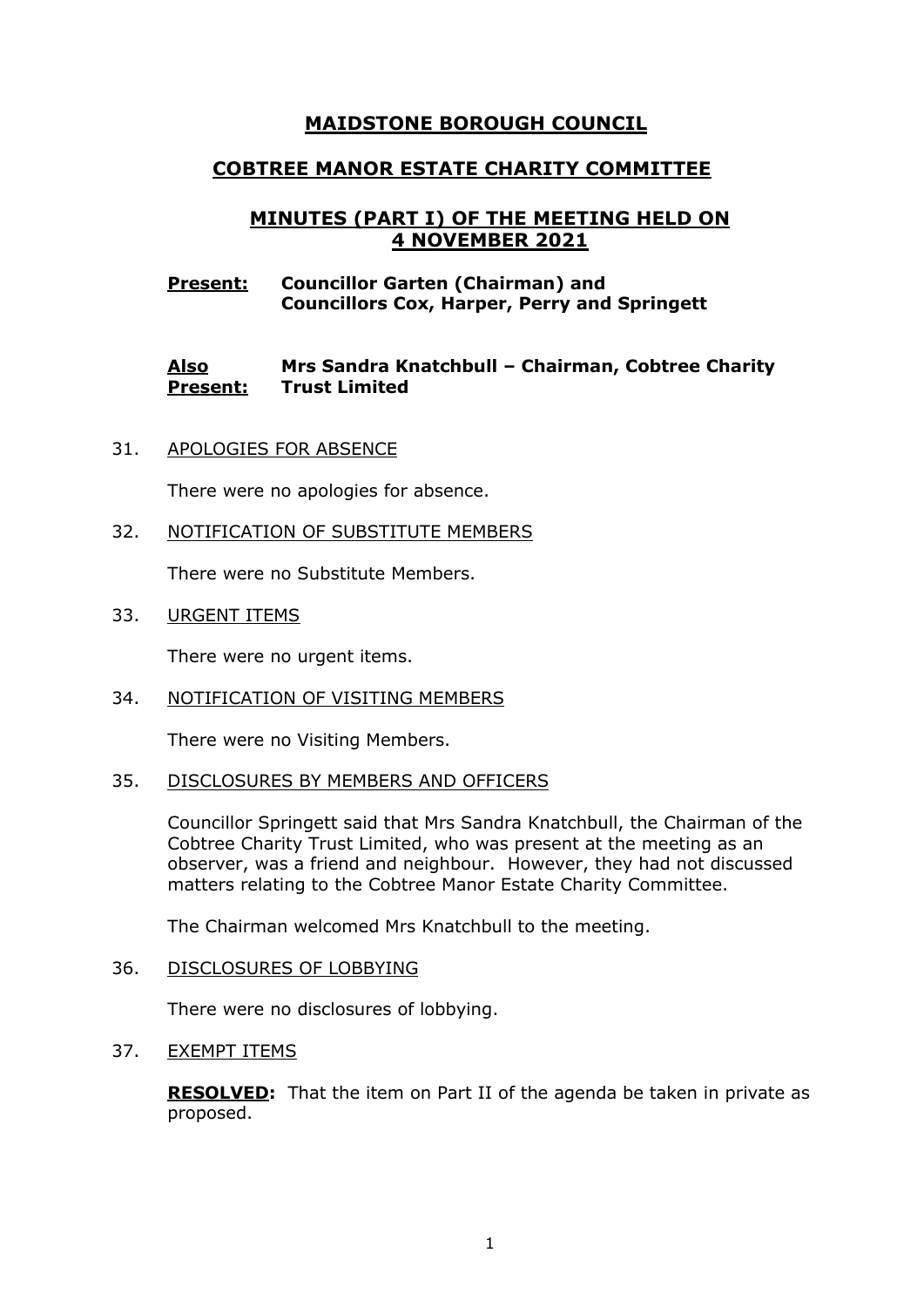# 38. MINUTES OF THE MEETING HELD ON 9 SEPTEMBER 2021

**RESOLVED:** That the Minutes of the meeting held on 9 September 2021 be approved as a correct record and signed.

### 39. PRESENTATION OF PETITIONS

There were no petitions.

## 40. QUESTION AND ANSWER SESSION FOR MEMBERS OF THE PUBLIC

There were no questions from members of the public.

# 41. QUESTIONS FROM MEMBERS TO THE CHAIRMAN

There were no questions from Members to the Chairman.

# 42. COBTREE MANOR ESTATE FINANCIAL POSITION

The Senior Finance Manager (Client) introduced his report summarising the financial position of the Cobtree Manor Estate as at 30 September 2021. The report covered the Golf Course, Kent Life, the Manor Park and the residential properties.

The Senior Finance Manager (Client) advised the Committee that:

- The position as at 30 September 2021 was a surplus of £25,873 against the profiled budget for the year to date.
- There had been a question before the meeting about how the figures in the table at paragraph 3.1.1 of his report were presented. By way of explanation, in the middle three columns of that table, minus figures represented net income to the Estate and plus figures represented net expenditure. The final column was the variance against the current budget.
- There had been a higher than anticipated level of spend against the parks hard landscaping budget due to the need for a new door at the Visitor Centre and the creation of a new parking area. Funding of this overspend would be addressed when the draft budget proposals for 2022/23 and an updated budget for this year were submitted to the next meeting of the Committee. For example, car parking income continued to exceed the budgeted figure as visitor numbers to the Manor Park remained high and there were other budgets that remained unspent at present.
- Fencing repairs had been undertaken at the Golf Course and although this showed as an overspend against the profiled budget, the cost of the works was within the total budget for repairs and maintenance.
- Rental income from the residential properties was under budget due to Garden Cottage being vacant whilst the refurbishment works were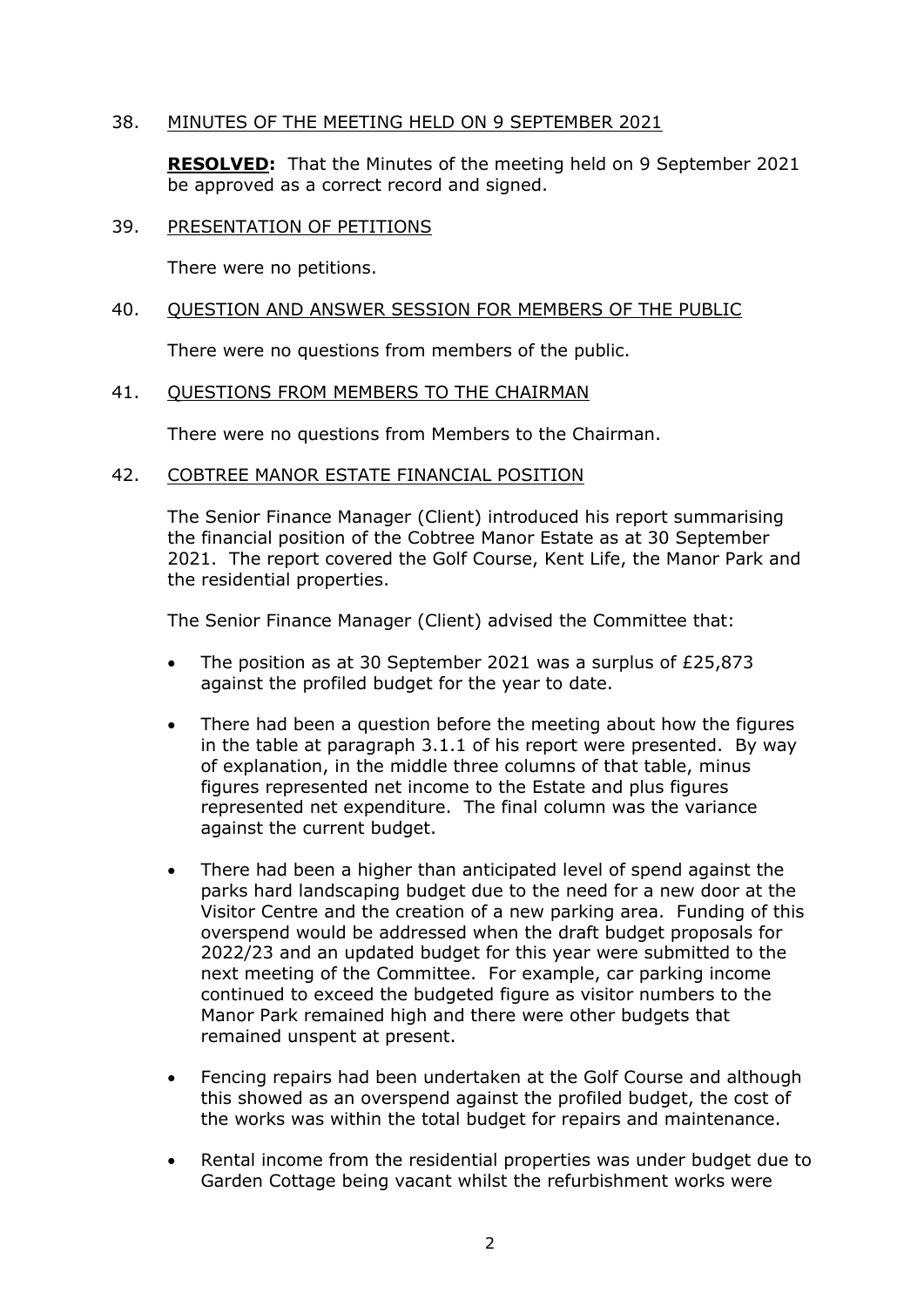taking place. It was understood that these works were substantially complete and within budget.

• The value of the Charity's investment in Charifund currently stood at £860,945 compared to the value of £867,762 in July 2021. Further updates would be submitted to future meetings of the Committee.

In response to questions:

The Leisure Manager confirmed that the reference to the need for a new door at the Visitor Centre was incorrect as the work had involved a refurbishment.

The Senior Finance Manager (Client) advised the Committee that:

- He would undertake a review of Charifund and how it was performing compared to other funds;
- As part of this exercise, he would consider whether funds invested in Charifund might be used more appropriately to repay the money borrowed from the Borough Council in relation to the car park improvement works at Cobtree Manor Park; and
- He would review the way in which the figures in the table set out at paragraph 3.1.1 of the report were presented and report back with a format that might be more easily understood.

**RESOLVED:** That subject to the points raised in the discussion, the financial position of the Cobtree Manor Estate as at 30 September 2021 be noted.

### 43. COBTREE ESTATE UPDATE

The Leisure Manager introduced his report providing an update on activities at the Cobtree Manor Estate since the last meeting of the Committee in September 2021. It was noted that:

Cobtree Manor Park

- Car park income for the first half of the year was  $£67,363$ , which was a positive variance of more than £26,000.
- The Hazlitt Theatre had staged two sell-out performances of Alice in Wonderland in the Park on 3 and 4 September 2021 and tickets for the winter lights trail from 15 December 2021 to 31 December 2021 were selling well.
- The Park Manager had secured a donation of time and resources from a local company to plant new hedgerows in and around the Park. The hedgerows would provide better biodiversity and wildlife habitat and, in time, replace ageing fencing.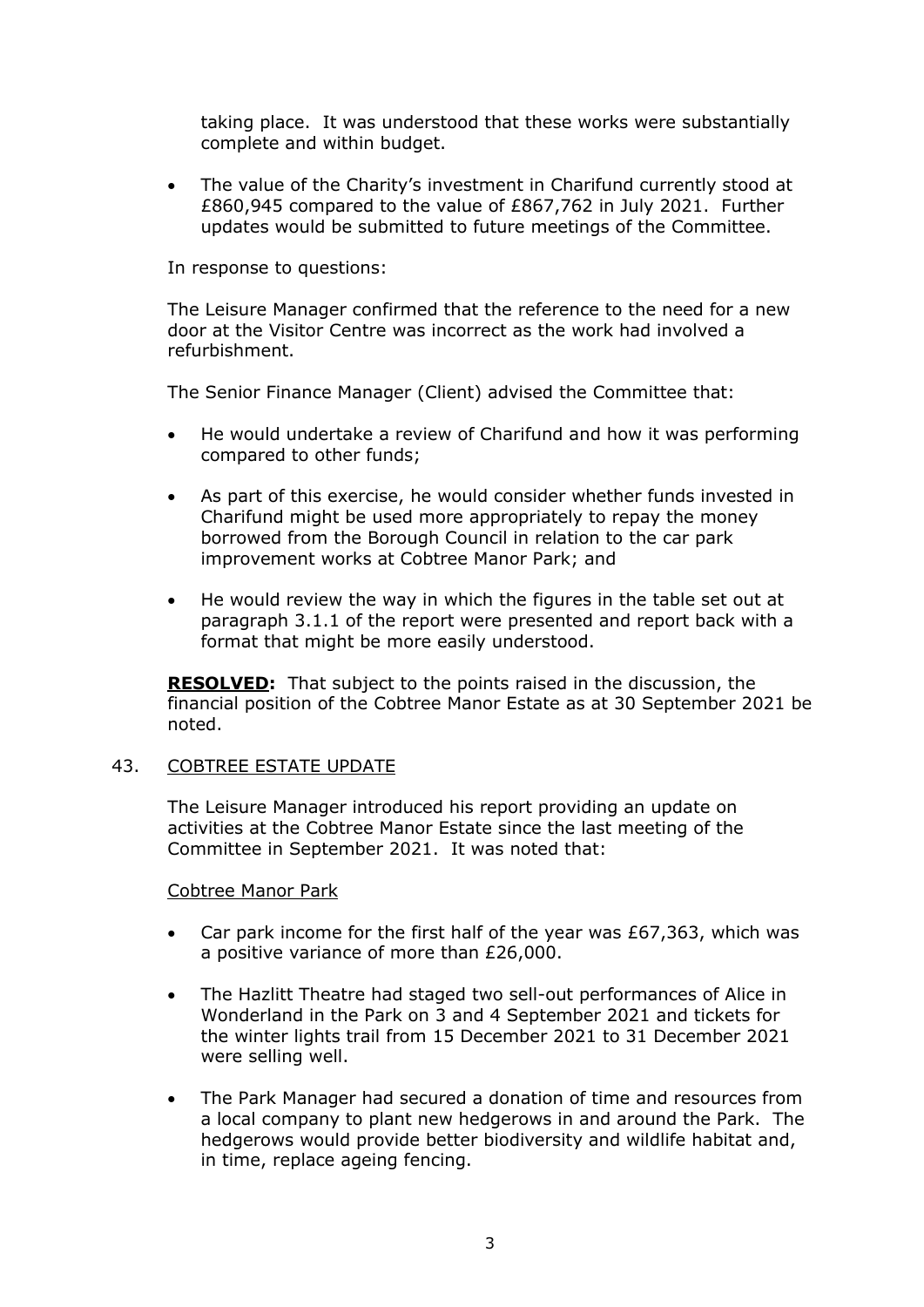• The Council's Biodiversity and Climate Change Manager had identified areas at the Cobtree Manor Estate as being suitable for additional tree planting and some natural flood prevention works as follows:

The perimeter of Forstal Field including the boundary with the M20; The Kent Life boundary with the M20; and The north west corner of the Estate beyond the Golf Course.

A meeting would be held with some of the tenant organisations to discuss the practicalities of taking this initiative forward.

# Cobtree Golf Course

Summer trading at the Golf Course had continued to recover with membership numbers, green fees and casual visitor numbers above pre-pandemic levels. The Golf Course was now moving into its winter operation with reduced hours of opening but with more events and social gatherings taking place inside where restrictions allowed.

# Kent Life

- Kent Life was also continuing to recover post-pandemic with events planned for Bonfire Night and Christmas.
- Work to catalogue the Kent Life collection of artifacts had progressed. Meetings had been held with colleagues at Maidstone Museum and some external heritage organisations specialising in farming and rural life had been engaged. A report would be submitted to a future meeting when plans were sufficiently developed.

# Cobtree Café

• Cobtree Café had continued to trade well throughout the summer and repairs to the flooring in the Visitor Centre toilets had been completed.

### Cobtree Shed Group/Elephant House

• The Cobtree Shed Group had arranged more suitable alternative accommodation at Kent Life. Once vacant, the Elephant House building would be made good and options for its future use would be considered. In the short term, it would be used for storage purposes.

In response to questions, the Leisure Manager advised the Committee that:

• Although there was not an official Friends Group, a number of volunteer groups used the Park and there was potential to involve them in the tree planting project. In terms of engaging with the Woodland Trust or other groups, he would need to take advice from the Park Manager and the Biodiversity and Climate Change Manager about the scope and scale of the project and how many people could be involved.